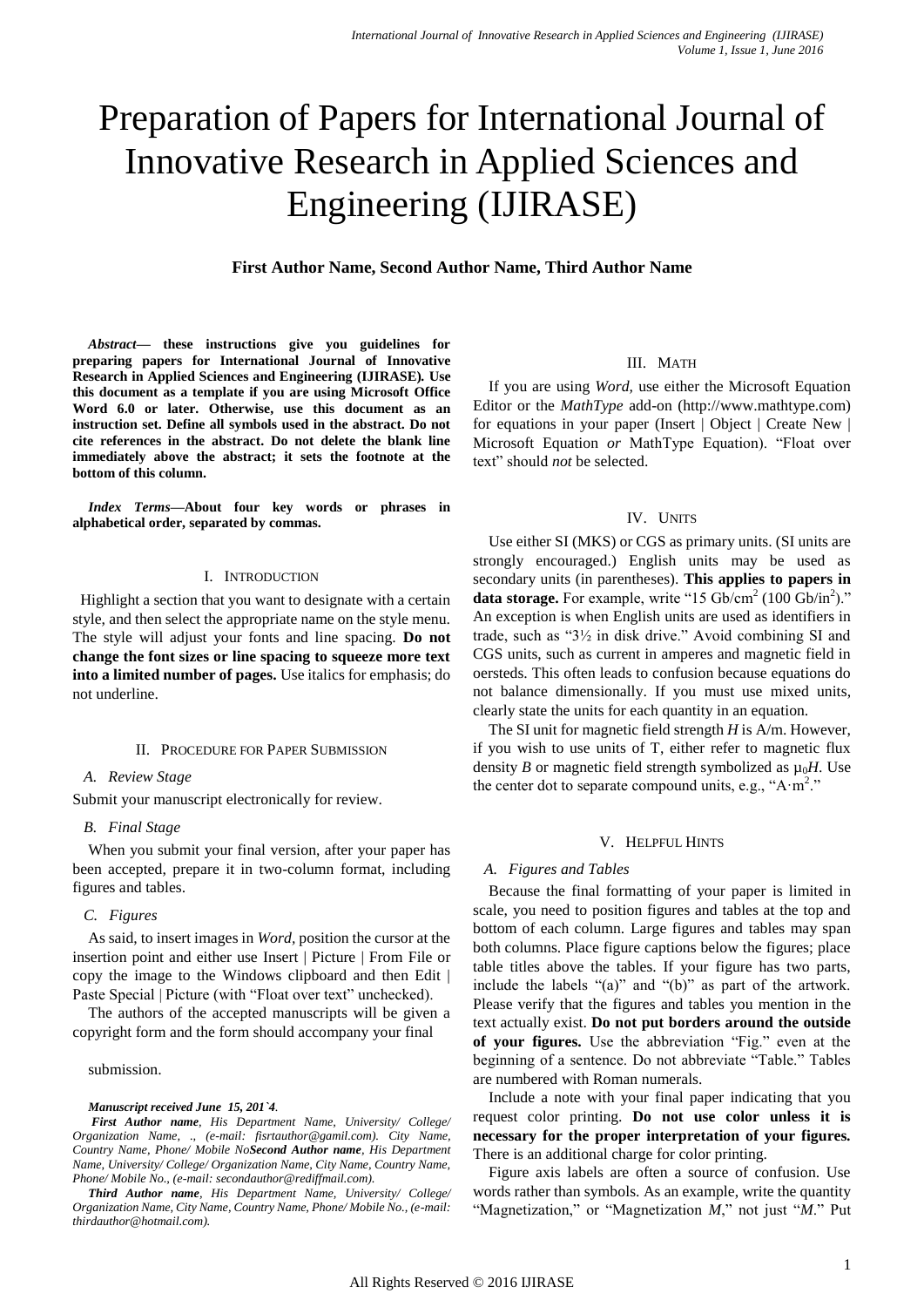units in parentheses. Do not label axes only with units. As in Fig. 1, for example, write "Magnetization  $(A/m)$ " or "Magnetization  $(A \cdot m^{-1})$ ," not just "A/m." Do not label axes with a ratio of quantities and units. For example, write "Temperature  $(K)$ ," not "Temperature/K."

Multipliers can be especially confusing. Write "Magnetization (kA/m)" or "Magnetization (10<sup>3</sup> A/m)." Do not write "Magnetization  $(A/m) \times 1000$ " because the reader would not know whether the top axis label in Fig. 1 meant 16000 A/m or 0.016 A/m. Figure labels should be legible, approximately 8 to 12 point type.

# *B. References*

Number citations consecutively in square brackets [1]. The sentence punctuation follows the brackets [2]. Multiple references [2], [3] are each numbered with separate brackets [1]–[3]. When citing a section in a book, please give the relevant page numbers [2]. In sentences, refer simply to the reference number, as in  $[3]$ . Do not use "Ref.  $[3]$ " or "reference  $[3]$ " except at the beginning of a sentence: "Reference [3] shows ... ." Number footnotes separately in superscripts (Insert  $\vert$  Footnote).<sup>1</sup> Place the actual footnote at the bottom of the column in which it is cited; do not put footnotes in the reference list (endnotes). Use letters for table footnotes (see Table I).

Please note that the references at the end of this document are in the preferred referencing style. Give all authors' names; do not use "*et al.*" unless there are six authors or more. Use a space after authors' initials. Papers that have not been published should be cited as "unpublished" [4]. Papers that have been submitted for publication should be cited as "submitted for publication" [5]. Papers that have been accepted for publication, but not yet specified for an issue should be cited as "to be published" [6]. Please give affiliations and addresses for private communications [7].

## *C. Abbreviations and Acronyms*

Define abbreviations and acronyms the first time they are used in the text, even after they have already been defined in the abstract. Abbreviations such as SI, ac, and dc do not have to be defined. Abbreviations that incorporate periods should not have spaces: write "C.N.R.S.," not "C. N. R. S." Do not use abbreviations in the title unless they are unavoidable Equations.

Number equations consecutively with equation numbers in parentheses flush with the right margin, as in (1). First use the equation editor to create the equation. Then select the ―Equation‖ markup style. Press the tab key and write the equation number in parentheses. To make your equations more compact, you may use the solidus ( / ), the exp function, or appropriate exponents. Use parentheses to avoid ambiguities in denominators. Punctuate equations when they are part of a sentence, as in

$$
\int_0^{r_2} F(r,\varphi) dr d\varphi = [\sigma r_2 / (2\mu_0)]
$$

$$
\int_0^{\infty} \exp(-\lambda |z_j - z_i|) \lambda^{-1} J_1(\lambda r_2) J_0(\lambda r_i) d\lambda.
$$

Be sure that the symbols in your equation have been defined before the equation appears or immediately following. Italicize symbols (*T* might refer to temperature, but T is the unit tesla). Refer to " $(1)$ ," not "Eq.  $(1)$ " or "equation  $(1)$ ," except at the beginning of a sentence: "Equation  $(1)$  is ... ."

# *D. Other Recommendations*

Use one space after periods and colons. Hyphenate complex modifiers: "zero-field-cooled magnetization." Avoid dangling participles, such as,  $\sqrt{\text{Using (1)}}$ , the potential was calculated." [It is not clear who or what used  $(1)$ .] Write instead, "The potential was calculated by using  $(1)$ ," or "Using  $(1)$ , we calculated the potential."

Use a zero before decimal points:  $"0.25,"$  not  $"0.25."$  Use "cm<sup>3</sup>," not "cc." Indicate sample dimensions as "0.1 cm  $\times$  0.2 cm," not " $0.1 \times 0.2$  cm<sup>2</sup>." The abbreviation for "seconds" is "s," not "sec." Do not mix complete spellings and abbreviations of units: use "Wb/ $m<sup>2</sup>$ " or "webers per square meter," not "webers/ $m^2$ ." When expressing a range of values, write "7 to 9" or "7-9," not "7~9."

A parenthetical statement at the end of a sentence is punctuated outside of the closing parenthesis (like this). (A parenthetical sentence is punctuated within the parentheses.) In American English, periods and commas are within quotation marks, like "this period." Other punctuation is "outside"! Avoid contractions: for example, write "do not" instead of "don't." The serial comma is preferred: "A, B, and C" instead of "A, B and C."

If you wish, you may write in the first person singular or plural and use the active voice ("I observed that ..." or "We observed that ..." instead of "It was observed that ..."). Remember to check spelling. If your native language is not English, please get a native English-speaking colleague to proofread your paper.

## VI. SOME COMMON MISTAKES

(1) composition  $Ni_xMn_{1-x}$ . The word "data" is plural, not singular. The subscript for the permeability of vacuum  $\mu_0$  is zero, not a lowercase letter "o." The term for residual magnetization is "remanence"; the adjective is "remanent"; do not write "remnance" or "remnant." Use the word "micrometer" instead of "micron." A graph within a graph is an "inset," not an "insert." The word "alternatively" is preferred to the word "alternately" (unless you really mean something that alternates). Use the word "whereas" instead of "while" (unless you are referring to simultaneous events). Do not use the word "essentially" to mean "approximately" or "effectively." Do not use the word "issue" as a euphemism for "problem." When compositions are not specified, separate chemical symbols by en-dashes; for example, "NiMn" indicates the intermetallic compound  $Ni<sub>0.5</sub>Mn<sub>0.5</sub>$  whereas "Ni–Mn" indicates an alloy of some

Be aware of the different meanings of the homophones "affect" (usually a verb) and "effect" (usually a noun), "complement" and "compliment," "discreet" and "discrete," "principal" (e.g., "principal investigator") and "principle" (e.g., "principle of measurement"). Do not confuse "imply" and "infer."